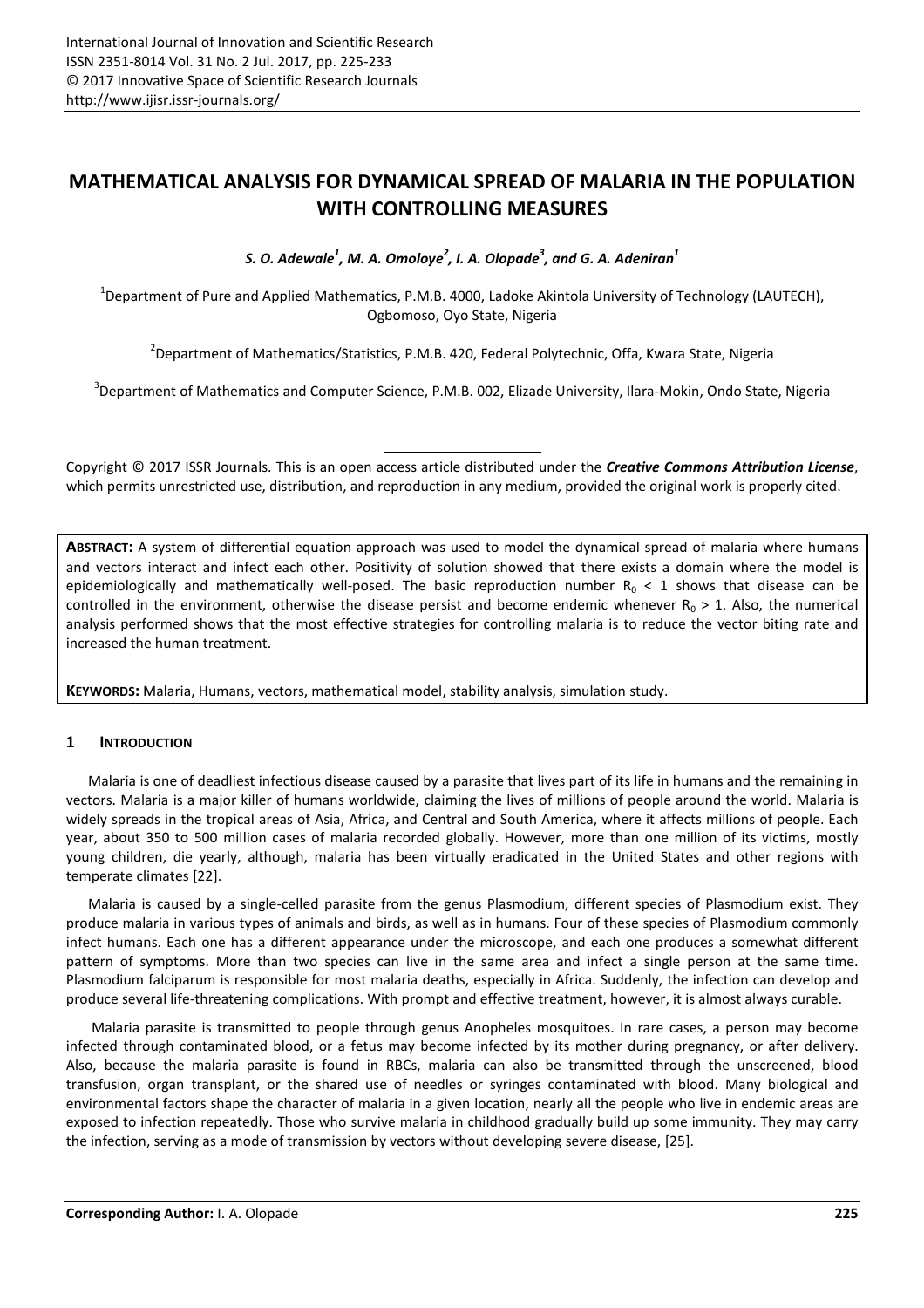Having gone through the work of many researchers on mathematical modeling of malaria, but precisely the work of [11] by incorporating the treated human and exposed vector

In this paper, we developed a mathematical model in order to assess the potential impact of biting rate and treatment strategies on the dynamics spread of malaria taking both host and vector populations into account.

#### **2 MATHEMATICAL FORMULATION**

A system of differential equations are introduced to model the dynamical spread of malaria with control in two interacting population of humans and vector, we divided the total human population  $N_h(t)$  , into Susceptible humans  $S_h(t)$  , Exposed humans  $E_h(t)$  , Infectious humans  $I_h(t)$  , Treated humans  $T_h(t)$  and Recovered- humans  $R_h(t)$ 

i.e. 
$$
N_h(t) = S_h(t) + E_h(t) + I_h(t) + T_h(t) + R_h(t)
$$
. (2.1)

Unlike human population, we divided the vector population into three subclasses: Susceptible vector  $S_v(t)$ , Exposed vector  $E_v(t)$  and Infectious vector  $I_v(t)$  .The vector remain infectious for life and have no recovered class. Thus, the total size of the vector population at any time (t) is denoted by

$$
N_{\nu}(t) = S_{\nu}(t) + E_{\nu}(t) + I_{\nu}(t)
$$
\n(2.2)

The population of susceptible humans is increased through recruitment of humans (by birth or immigration) into the society at rate  $\pi_h$  and by recovered human at rate  $\psi$  due to waning of immunity acquired after successful treatment. It is decreased by infection acquired through bite with infected vector at rate  $\alpha_h$  and natural death at rate  $\mu_h$ .

This gives: 
$$
\frac{dS_h}{dt} = \pi_h + \psi R_h - \alpha_h S_h - \mu_h S_h
$$
 (2.3)

An exposed human is generated through infection of susceptible at rate  $\alpha_h$  . It reduces due to progression of human from exposed to infectious at rate  $\kappa_h$  and natural death at rate  $\mu_h$  . Thus  $\frac{dE_h}{dt} = \alpha_h S_h - \kappa_h E_h - \mu_h E_h$  $\frac{dE_h}{dt} = \alpha_h S_h - \kappa_h E_h - \mu_h E_h$ (2.4)

Infected human is generated through progression of humans exposed to vector at rate  $\kappa_h$ . It diminishes due to recovery at rate  $r$  , natural death at rate  $\mu_h$ , vector induced death rate  $\delta$  and treatment of infection human at rate  $\tau$  . Therefore

$$
\frac{dI_h}{dt} = \kappa_h E_h - rI_h - (\mu_h + \delta)I_h - \tau I_h
$$
\n(2.5)

The treated human is generated by the treatment of human from infection at rate  $\tau$ . It reduces through progression from treatment to recovery at rate  $\mathcal E$  and natural death at rate  $\mu_h$  . Thus  $\frac{d\mu_h}{dt} = \pi_h - \varepsilon T_h - \mu_h T_h$  $\frac{dT_h}{dt} = \tau h - \varepsilon T_h - \mu_h T_h$ (2.6)

The recovered humans are generated by the recovery of infected human and the progression from treatment to recovery at rate  $\varepsilon$  . It decreased by loss of immunity at rate  $\psi$  and natural death at rate  $\psi_{\scriptscriptstyle h}$  . Thus

$$
\frac{dR_h}{dt} = rI_h + \varepsilon T_h - \psi R_h - \mu_h R_h \tag{2.7}
$$

The susceptible vector is generated through recruitment of vector (by birth or immigration) at rate  $\pi_v$  It reduced by infection, acquired when susceptible vector bite infected humans at rate  $\alpha_v$  and by natural death at rate  $\mu_v$  . This yield

$$
\frac{dS_v}{dt} = \pi_v - \alpha_v S_v - \mu_v S_v \tag{2.8}
$$

The population of exposed vector is generated through infection of susceptible at rate  $\alpha_{\rm v}$  . It decreased by progression of vector from exposed to infectious at rate  $\kappa_{\rm v}$  also by natural death at rate  $\mu_{\rm v}$  . Thus

$$
\frac{dE_{\nu}}{dt} = \alpha_{\nu} S_{\nu} - \kappa_{\nu} E_{\nu} - \mu_{\nu} E
$$
\n(2.9)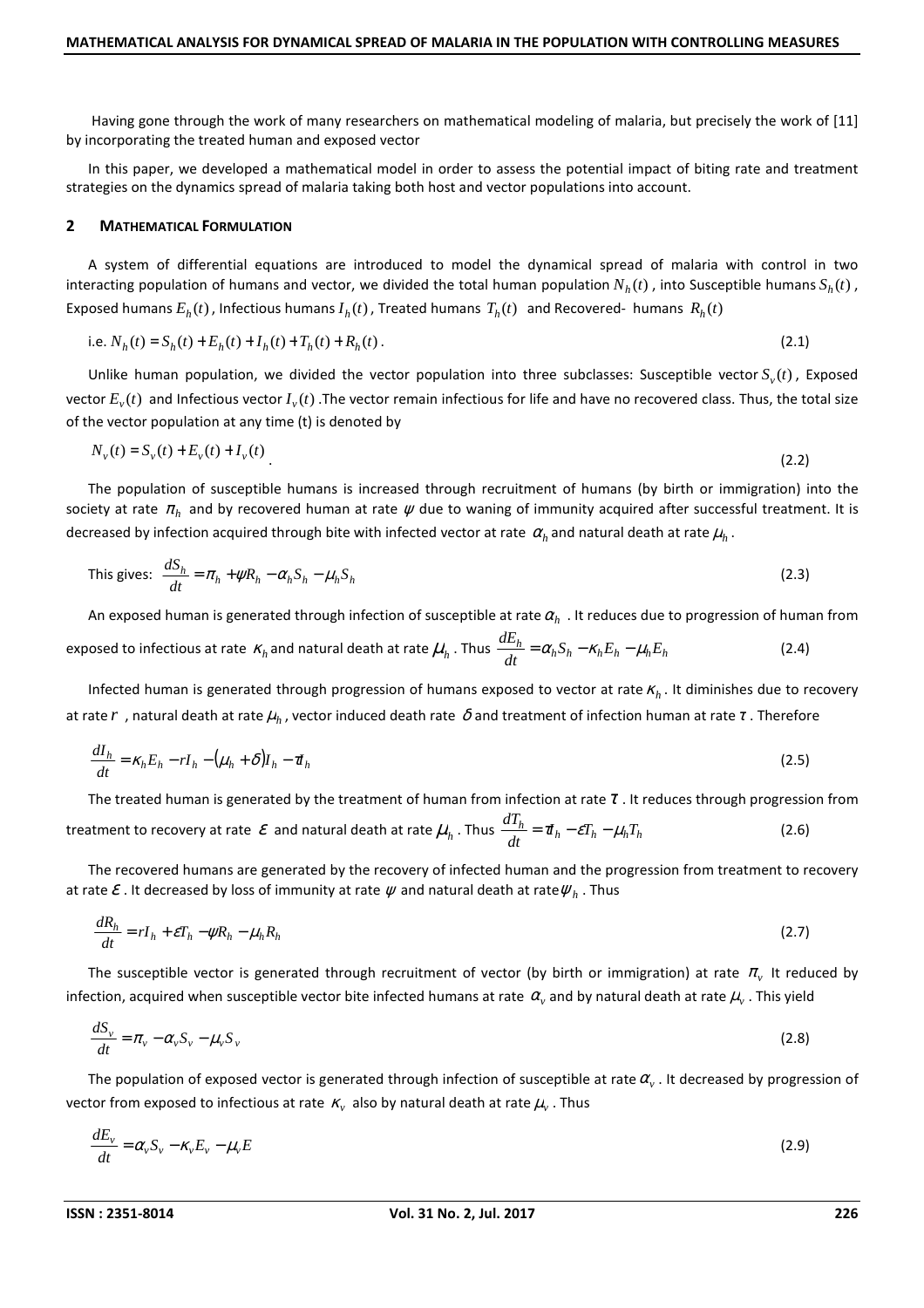The infected vector is generated through progression of vector from exposed to infectious class at rate  $\kappa_v$  . It reduced by natural death at rate  $\mu_h$  . Thus

$$
\frac{dI_{\nu}}{dt} = \kappa_{\nu} E_{\nu} - \mu_{\nu} I_{\nu} \tag{3.0}
$$

Equations (2.3) - (2.8) summarize the dynamics of malaria transmission with controlling measures. This lead to the following system of nonlinear ordinary differential equations:

$$
\begin{aligned}\n\frac{dS_h}{dt} &= \pi_h + \psi R_h - \alpha_h S_h - \mu_h S_h \\
\frac{dE_h}{dt} &= \alpha_h S_h - \kappa_h E_h - \mu_h E_h \\
\frac{dI_h}{dt} &= \kappa_h E_h - rI_h - (\mu_h + \delta)I_h - \mathbf{d}_h \\
\frac{dT_h}{dt} &= \mathbf{d}_h - \varepsilon T_h - \mu_h T_h \\
\frac{dR_h}{dt} &= rI_h + \varepsilon T_h - \psi R_h - \mu_h R_h \\
\frac{dS_v}{dt} &= \pi_v - \alpha_v S_v - \mu_v S_v \\
\frac{dE_v}{dt} &= \alpha_v S_v - \kappa_v E_v - \mu_v E_v \\
\frac{dI_v}{dt} &= \kappa_v E_v - \mu_v I_v\n\end{aligned}
$$
\n(3.1)

With initial conditions  $_0, E_v(0) - E_v_0, I_v(0) - I_v_0$  $_0$ ,  $E_h$ (v) –  $E_{h0}$ ,  $I_h$ (v) –  $I_{h0}$ ,  $I_h$ (v) –  $I_{h0}$ ,  $\Lambda_h$ (v) –  $\Lambda_{h0}$  $(0) = S_{v0}, E_{v}(0) = E_{v0}, I_{v}(0)$  $(0) = S_{h0}, E_h(0) = E_{h0}, I_h(0) = I_{h0}, T_h(0) = T_{h0}, R_h(0) = R_{h0},$  $\nu_v$  (*v*) –  $\nu_v$   $\nu_v$   $\nu_v$  (*v*) –  $\nu_v$   $\nu_v$  (*v*) –  $\nu_v$ *h h h h h h h h h h*  $S_v(0) = S_{v0}$ ,  $E_v(0) = E_{v0}$ ,  $I_v(0) = I$  $S_h(0) = S_{h0}, E_h(0) = E_{h0}, I_h(0) = I_{h0}, T_h(0) = T_{h0}, R_h(0) = R$  $= S_{v0}, E_{v}(0) = E_{v0}, I_{v}(0) =$  $= S_{h0}, E_h(0) = E_{h0}, I_h(0) = I_{h0}, T_h(0) = T_{h0}, R_h(0) =$ 

where *v*  $\frac{\rho_{vh}\varphi_{\nu}}{N_{\nu}}$  $\alpha_{h} = \frac{\beta_{vh} \phi I_{v}}{N}$  and *h*  $v = \frac{p_{hv} \psi (E_h + \eta I_h)}{N_h}$  $\alpha_v = \frac{\beta_{hv} \phi(E_h + \eta I_h)}{v}$  in the model, the term *v*  $v$ *h*  $\varphi$ *l*  $v$ *N*  $\frac{\beta_{vh} \phi I_v}{\beta_{hh}}$  denotes the rate at which the susceptible humans  $S_h$  , become infected by infectious female vectors  $I_v$  and *h*  $h_V \psi$ ( $E_h$  +  $I \mu_h$ *N*  $\frac{\beta_{hv}\phi(E_h+\eta I_h)}{m}$  refers to the rate at which the susceptible vector  $S_v$  become infected by infectious humans  $I_h$ . It is important to note that the rate of infection of susceptible human  $S_h$  by infected vector  $I_v$  is dependent on the total number of humans  $N_h$  available per vector, [17].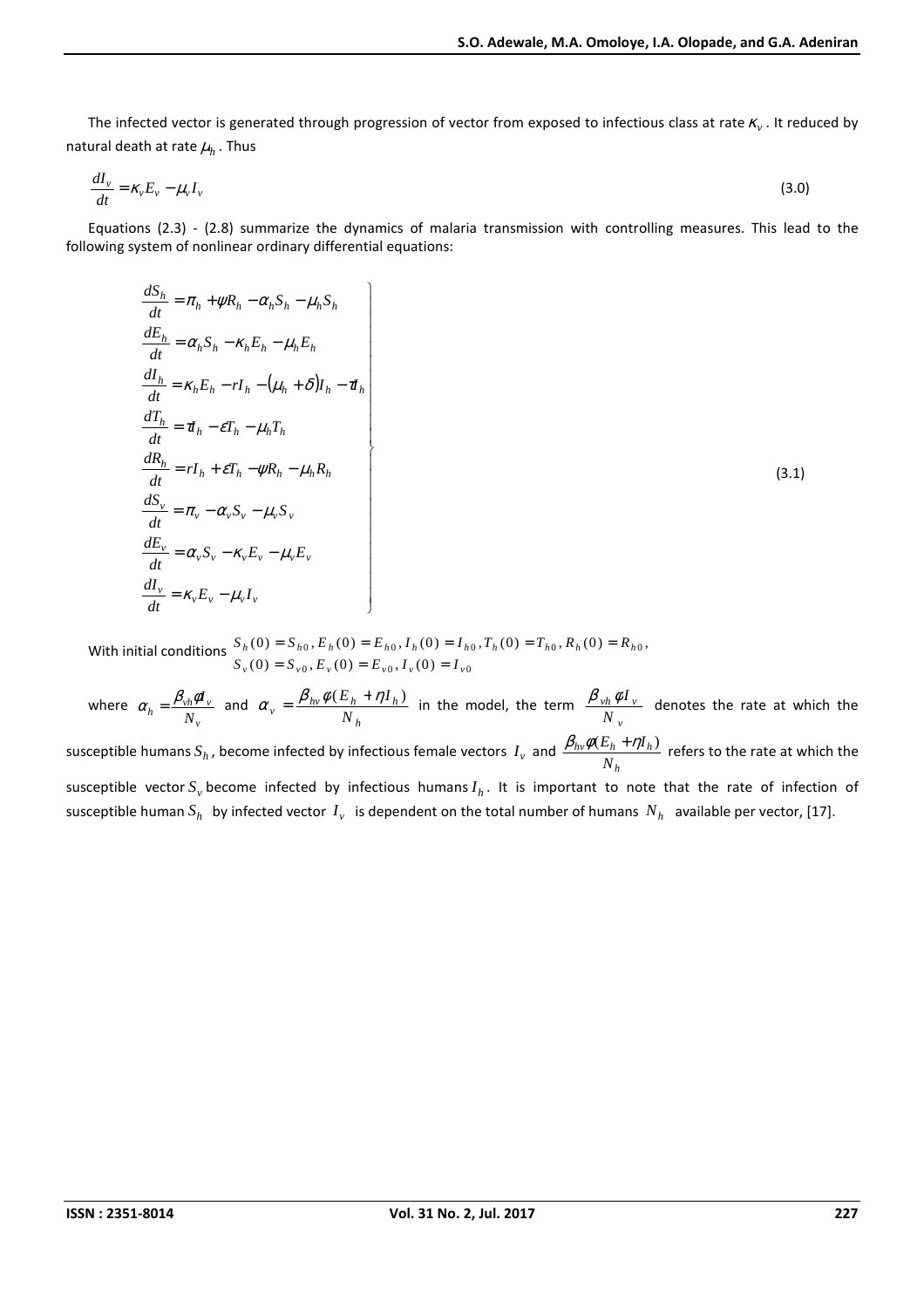| <b>Variable and Parameters</b> | <b>Description</b>                                                                            |  |
|--------------------------------|-----------------------------------------------------------------------------------------------|--|
| $S_h(t)$                       | Number of susceptible humans at time t.                                                       |  |
| $E_h(t)$                       | Number of exposed humans at time t.                                                           |  |
| $I_h(t)$                       | Number of infected humans at time t.                                                          |  |
| $T_h(t)$                       | Number of treated humans at time t.                                                           |  |
| $R_h(t)$                       | Number of recovered humans at time t.                                                         |  |
| $S_v(t)$                       | Number of susceptible vector at time t.                                                       |  |
| $E_{v}(t)$                     | Number of exposed vector at time t.                                                           |  |
| $I_{v}(t)$                     | Number of infected vector at time t                                                           |  |
| $N_h(t)$                       | Total number of human population at time t.                                                   |  |
| $N_v(t)$                       | Total number of vector population at time t.                                                  |  |
| $\pi_{\scriptscriptstyle h}$   | Recruitment rate of humans.                                                                   |  |
| $\overline{\psi}$              | Rate of loss of immunity.                                                                     |  |
| $\alpha_h$                     | Force of infection of humans from susceptible state to exposed state.                         |  |
| $\mu_h$                        | Natural death rate for humans.                                                                |  |
| $K_h$                          | Rate of progression of humans from the exposed state to the infectious state.                 |  |
| $\tau$                         | Treatment of humans from the infectious state to the recovered state.                         |  |
| r                              | Recovery rate of infected humans.                                                             |  |
| $\mathcal E$                   | Progression rate from treated to recovered class                                              |  |
| $\pi_{\rm v}$                  | Recruitment rate of vector.                                                                   |  |
| $\alpha_{v}$                   | Force of infection of vector from susceptible state to exposed state.                         |  |
| $\mu_{v}$                      | Natural death rate for vector.                                                                |  |
| $\overline{\delta}$            | Disease-induced death rate for humans.                                                        |  |
| $K_v$                          | Rate of progression of vector from the exposed state to the infectious state.                 |  |
| $\beta_{\tiny{\it vh}}$        | Probability of transmission of infection from an infectious vector to a susceptible human     |  |
|                                | provided there is a bite.                                                                     |  |
| $\beta_{hv}$                   | The probability of transmission of infection from an infectious human to a susceptible vector |  |
|                                | provided there is a bite.                                                                     |  |
| $\phi$                         | Biting rate of vector.                                                                        |  |

#### *Table 1: Variables and Parameters description for the Malaria model*

The total population sizes are  $N_h = S_h + E_h + I_h + T_h + R_h$  and  $N_v = S_v + E_v + I_v$  with their differential equations

$$
\frac{dN_h}{dt} = \frac{dS_h}{dt} + \frac{dE_h}{dt} + \frac{dI_h}{dt} + \frac{dT_h}{dt} + \frac{dR_h}{dt} \qquad \text{and} \qquad \frac{dN_v}{dt} = \frac{dS_v}{dt} + \frac{dE_v}{dt} + \frac{dI_v}{dt}
$$
\n
$$
= \pi_h - \mu_h N_h - \delta I_h \qquad (3.2)
$$

## **3 INVARIANT REGION**

The invariant region can be obtained by the following theorem.

**Theorem 1:** The solutions of the model (2.9) are feasible for all  $t > 0$  if they enter the invariant region  $\Omega = \Omega_h \times \Omega_v$ .

**Proof:** Let  $\Omega = (S_h, E_h, I_h, T_h, R_h, S_v, E_v, I_v) \in R^8_+$  be any solution of the system (3.1) with non-negative initial conditions. In absence of the malaria ,i.e.  $I_{h} = 0$  , equation (3.2)

Hence all feasible solution set of the human population of the malaria model enters the region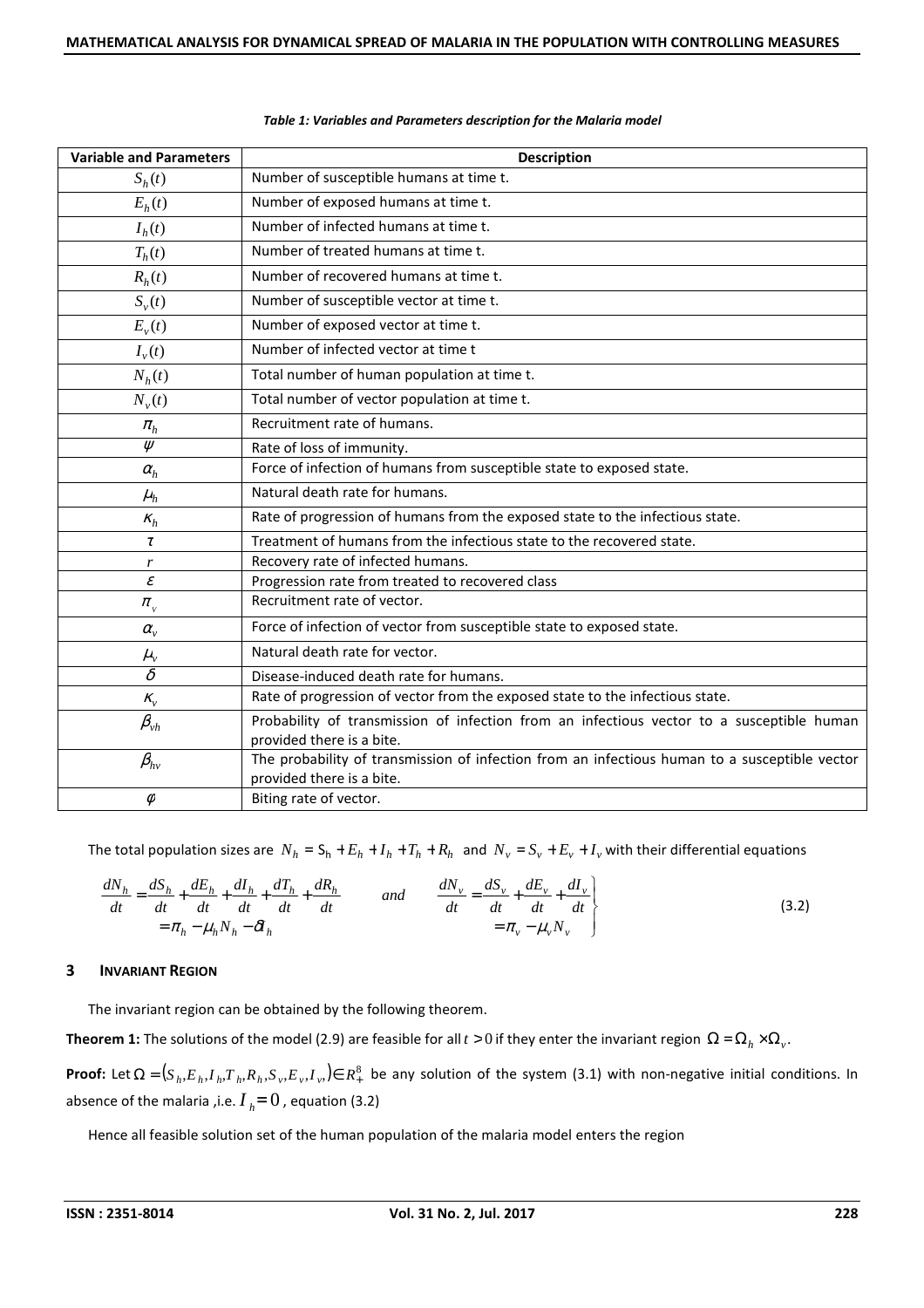$$
\Omega_h = \left\{ (S_h, E_h, I_h, T_h, R_h) \in R_+^5 : S_h \ge 0, E_h \ge 0 \mid I_h \ge 0, T_h \ge 0, R_h \ge 0, N_h \le \frac{\pi_h}{\mu_h} \right\}.
$$

Similarly, the feasible solution set of the vector population enter the region

$$
\Omega_{v} = \left\{ (S_{v}, E_{v}, I_{v},) \in R_{+}^{3} : S_{v} \geq 0, E_{v} \geq 0, I_{v} \geq 0, N_{v} \leq \frac{\pi_{v}}{\mu_{v}} \right\}.
$$

Therefore, the region  $\Omega$  is positively invariant i.e. solution remains positive for all temporal values.

Thus, the model (3.1) is biologically meaningful and mathematical well-posed or well present in the domain  $\Omega$ .

## **3.1 BASIC REPRODUCTION NUMBER** *R*<sup>0</sup>

We use the next generation operator approach as described by [10] to define the basic reproduction number,  $R_0$  , as the number of secondary infections that one infectious individual would create over the duration of the infectious period, provided that everyone else is susceptible. Finally the basic reproduction number  $R_0$  is given by

$$
F = \begin{pmatrix}\n0 & 0 & 0 & \frac{\beta_{vh}\phi\pi_h\mu_v}{\pi_v\mu_h} \\
0 & 0 & 0 & 0 \\
\frac{\beta_{hv}\phi\pi_v\mu_h}{\pi_h\mu_v} & \frac{\beta_{hv}\phi\eta\pi_v\mu_h}{\pi_h\mu_v} & 0 & 0 \\
0 & 0 & 0 & 0\n\end{pmatrix}
$$
\n
$$
V = \begin{pmatrix}\n\kappa_h + \mu_h & 0 & 0 & 0 \\
-\kappa_h & r + \mu_h + \delta + \tau & 0 & 0 \\
0 & 0 & \kappa_v + \mu_v & 0 \\
0 & 0 & -\kappa_v & \mu_v\n\end{pmatrix}
$$

Therefore,

$$
R_0 = \sqrt{\frac{\beta_{vh}\phi\pi_h\kappa_v}{\pi_v\mu_h(\kappa_v+\mu_v)}\left(\frac{\beta_{hv}\phi\pi_v\mu_h}{\pi_h\mu_v(\kappa_h+\mu_h)}+\frac{\beta_{hv}\phi\eta\pi_v\mu_h\kappa_h}{\pi_h\mu_v(\kappa_h+\mu_h)(r+\mu_h+\delta+\tau)}\right)}
$$
(3.3)

#### **3.2 LOCAL STABILITY OF THE DISEASE FREE EQUILIBRIUM**

The local stability of the disease-free equilibrium can be analyzed using the Jacobian matrix of the malaria model at the disease free equilibrium point. Using [27], the following theorem holds.

**Theorem 2:** The disease free equilibrium point for the model (3.1) is locally asymptotically stable if  $R_0 < 1$  and unstable if  $R_0 > 1$ .

**Proof:** The Jacobian matrix (J) of the malaria model (3.1) with  $S_h = N_h - (E_h + I_h + T_h + R_h)$  and  $S_v = N_v - (E_v + I_v)$  at the disease-free equilibrium point is given by

$$
J(E_0) = \begin{bmatrix} -(\kappa_h + \mu_h) & 0 & 0 & 0 & \frac{\beta_{vh}\phi\pi_v\mu_h}{\pi_h\mu_v} \\ \kappa_h & -(r + \mu_h + \delta + \tau) & 0 & 0 & 0 & 0 \\ 0 & \tau & -(\varepsilon + \mu_h) & 0 & 0 & 0 \\ 0 & r & \varepsilon & -(\psi + \mu_h) & 0 & 0 \\ \frac{\beta_{hv}\phi\pi_v\mu_h}{\pi_h\mu_v} & \frac{\beta_{hv}\phi\eta\pi_v\mu_h}{\pi_h\mu_v} & 0 & 0 & -(\kappa_v + \mu_v) & 0 \\ 0 & r & 0 & 0 & \kappa_v & -\mu_v \end{bmatrix}
$$
(3.4)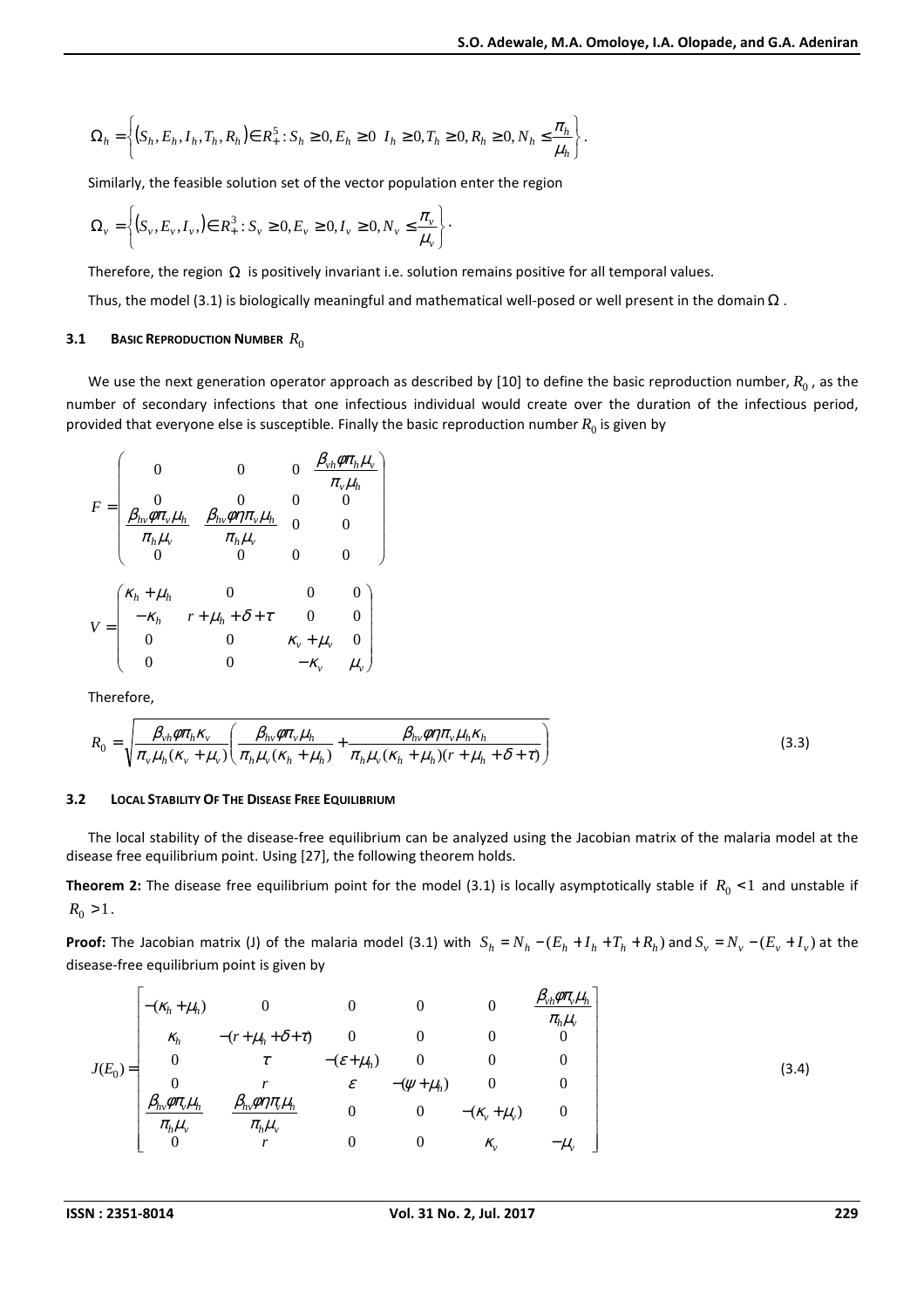The eigenvalues of the Jacobian matrix are the solutions of the characteristic equation  $|J - \lambda I| = 0$ .

This implies

$$
(\lambda + A_1)(\lambda + A_2)(\lambda + A_3)(\lambda + A_4) + (\lambda + A_1)\frac{r\kappa_h \beta_{vh} \phi \pi_v \mu_h}{\pi_h A_3} - \frac{\kappa_v \kappa_h \beta_{vh} \beta_{hv} \phi^2 \eta \pi_v^2 \mu_h^2}{\pi_h^2 A_3^2} + (\lambda + A_4)\frac{\kappa_v \beta_{hv} \phi \pi_v \mu_h}{\pi_h A_3} = 0
$$
  
Where  $A_1 = \kappa_v + \mu_v$ ,  $A_2 = \kappa_h + \mu_h$ ,  $A_3 = \mu_v$ ,  $A_4 = r + \mu_h + \delta + \tau$ 

which is equivalent to the polynomial

$$
B_0 \lambda^4 + B_1 \lambda^3 + B_2 \lambda^2 + B_3 \lambda + B_4 = 0
$$
\n(3.5)

Where

$$
B_1 = A_1 + A_2 + A_3 + A_4
$$
  
\n
$$
B_2 = A_1 A_2 + A_1 A_3 + A_1 A_4 + A_2 A_3 + A_2 A_4 + A_3 A_4
$$
  
\n
$$
B_3 = A_2 A_3 A_4 + A_1 A_3 A_4 + A_1 A_2 A_4 + A_1 A_2 A_3 + \frac{r \kappa_h \beta_{vh} \phi \pi_v \mu_h}{\pi_h A_3} + \frac{A_4 \kappa_v \beta_{hv} \phi \pi_v \mu_h}{\pi_h A_3}
$$
  
\n
$$
B_4 = A_1 A_2 A_3 A_4 + \frac{A_1 r \kappa_h \beta_{vh} \phi \pi_v \mu_h}{\pi_h A_3} - \frac{\kappa_v \kappa_h \beta_{vh} \beta_{hv} \phi^2 \eta \pi_v^2 \mu_h^2}{\pi_h^2 A_3^2} + \frac{A_4 \kappa_v \beta_{hv} \phi \pi_v \mu_h}{\pi_h A_3}
$$
\n(3.6)

Since solving the above characteristic polynomial for eigenvalues is tedious we will use the Routh-Hurwitz criterion to determine whether all roots have negative real parts and establish the stability of the system without solving the characteristic equation itself. We use the following lemma.

**Lemma 1** (**Routh-Hurwitz criterion**): The roots of the characteristic equation have negative real parts if and only if all the principal diagonal minors of the Hurwitz matrix are positive provided that  $B_0 > 0$ . For our case of a fourth order system, the stability criterion is defined by the inequalities

$$
B_0>0\,,\,B_1>0\,,\,B_2>0\,,\,B_3>0\,,\,B_4>0
$$

and 
$$
det(H_1) = B_1 > 0
$$
,  $det(H_2) = \begin{pmatrix} B_1 & 1 \ 0 & B_2 \end{pmatrix} = B_1B_2 > 0$ ,  $det(H_3) = \begin{pmatrix} B_1 & 1 & 0 \ B_3 & B_2 & B_1 \ 0 & 0 & B_3 \end{pmatrix} = B_1B_2B_3 - B_3^2 > 0 \Rightarrow B_1B_2 - B_3 > 0$ 

and 
$$
det(H_4) = \begin{pmatrix} B_1 & 1 & 0 & 0 \\ B_3 & B_2 & B_1 & 1 \\ 0 & B_4 & B_3 & B_2 \\ 0 & 0 & 0 & B_4 \end{pmatrix} = B_3(B_2B_1 - B_3) - B_4B_1^2 > 0.
$$

Since all the determinants of the Hurwitz matrices are positive, then it means all the eigenvalues of the Jacobian (3.4) have negative real part and  $R_0 < 1$ . Therefore, disease-free equilibrium point is stable.

#### **3.3 THE ENDEMIC EQUILIBRIUM POINT**

Endemic equilibrium points are steady state solutions where the disease persists in the population (all state variables are positive). That is,  $E^*=[S^*__{_h},E^*__{_h},I^*__{_h},T^*__{_h},R^*__{_h},S^*__{\nu},E^*_\nu,I^*_\nu,]>0$  this is obtained by setting the right hand side of (2.9) to zero and solve, we have

$$
S_{h}^{*} = \frac{\kappa_{h} \phi_{f} \epsilon \psi \tau - \phi_{h} K_{1} K_{2} K_{3} K_{4} + \pi_{h} K_{1} K_{2} K_{3} K_{4} + \psi \tau \phi_{h} K_{3} \kappa_{h}}{\mu_{h} K_{1} K_{2} K_{3} K_{4}}, \quad E_{h}^{*} = \frac{\phi_{h}}{K_{1}}, \quad I_{h}^{*} = \frac{\kappa_{h} \phi_{h}}{K_{1} K_{2}},
$$
\n
$$
T_{h}^{*} = \frac{\tau \kappa_{h} \phi_{h}}{K_{1} K_{2} K_{3}}, \quad R_{h}^{*} = \frac{\phi_{h} \kappa_{h} (\tau \epsilon + r K_{3})}{K_{1} K_{2} K_{3} K_{4}}, \quad S_{v}^{*} = \frac{-\phi_{2} - \tau_{v}}{\mu_{v}}, E_{v}^{*} = \frac{\phi_{2}}{K_{5}}, I_{v}^{*} = \frac{\kappa_{v} \phi_{2}}{\mu_{v} K_{5}}
$$
\n
$$
(3.7)
$$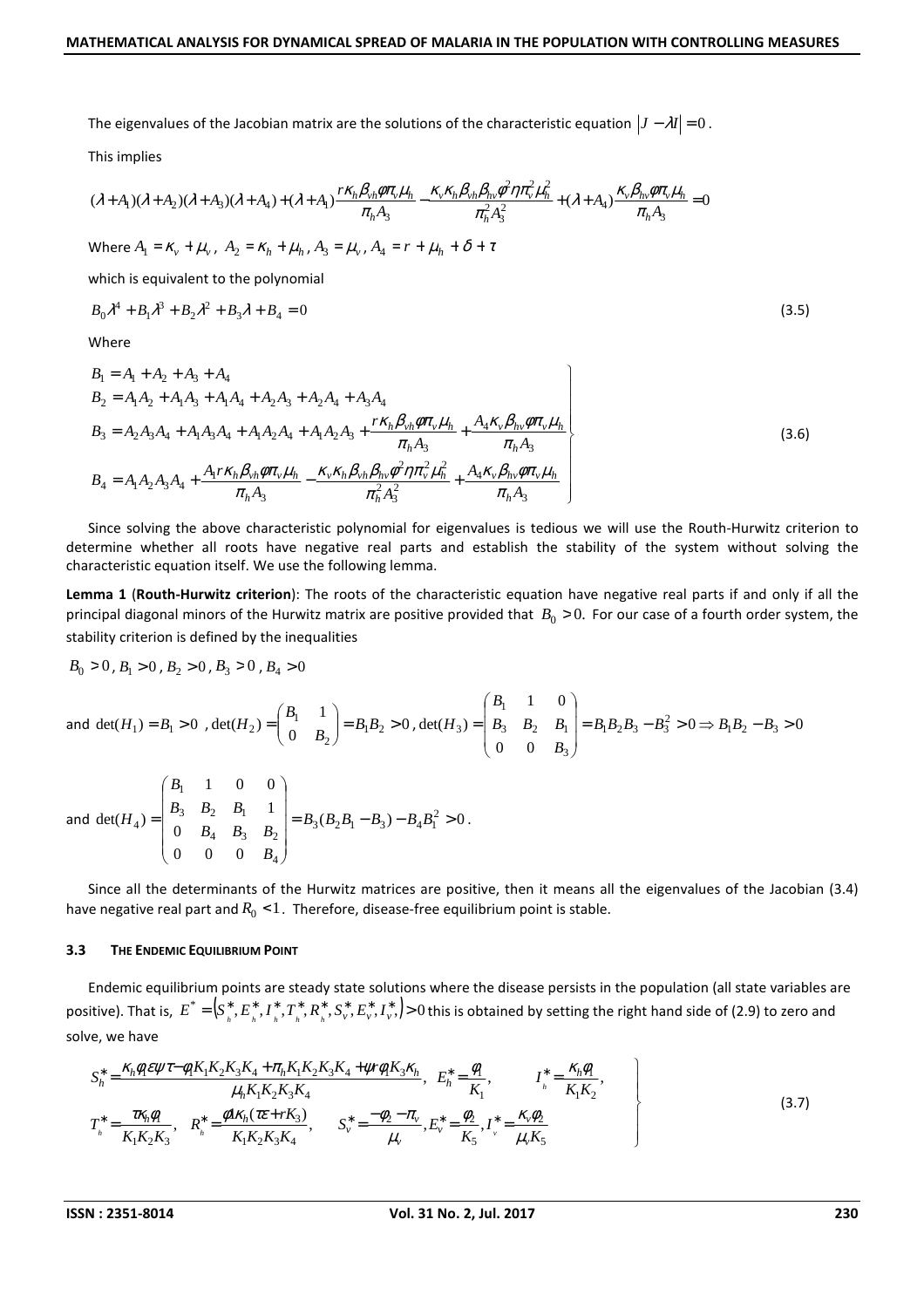Where 
$$
K_1 = \kappa_h + \mu_h
$$
,  $K_2 = r + (\mu_h + \delta) + \tau$ ,  $K_3 = \varepsilon + \mu_h$ ,  $K_4 = \psi + \mu_h$ ,  $K_5 = \kappa_v + \mu_v$   
\n
$$
\phi_1 = \frac{\beta_{vh} \phi I_v S_h}{N_v}, \ \phi_2 = \frac{\beta_{hv} \phi (E_h + \eta I_h) S_v}{N_h}.
$$

#### **3.4 NUMERICAL SIMULATION**

A numerical simulation of the model was performed for better understanding of dynamic spreads of the malaria in human and vector populations. The simulation is conducted using a fourth order Runge-kutta scheme in Maple 17 software.

The parameter values defined in Table 3 were used with the initial conditions

 $S_h(0) = 13,000$ ,  $E_h(0) = 8,000$  $E_h(0) = 8,000$ ,  $I_h(0) = 5,000$ ,  $I_h(0) = 5,000$ ,  $T_h(0) = 4,000$ ,  $R_h(0) = 3,000$ ,  $S_v(0) = 9,000$ ,  $E_v(0) = 7,000$  $E_v(0) = 7,000$ ,  $I_v(0) = 5,000$ 



*Fig. 1. The graph of dynamic spreads of malaria in human compartments* 



*Fig. 3. The graph of recoverd human at different treatment rate* 



*Fig. 2. The graph of dynamic infected human at different treatment rate* 



*Fig. 4. The graph of susceptible human at different values of biting rate*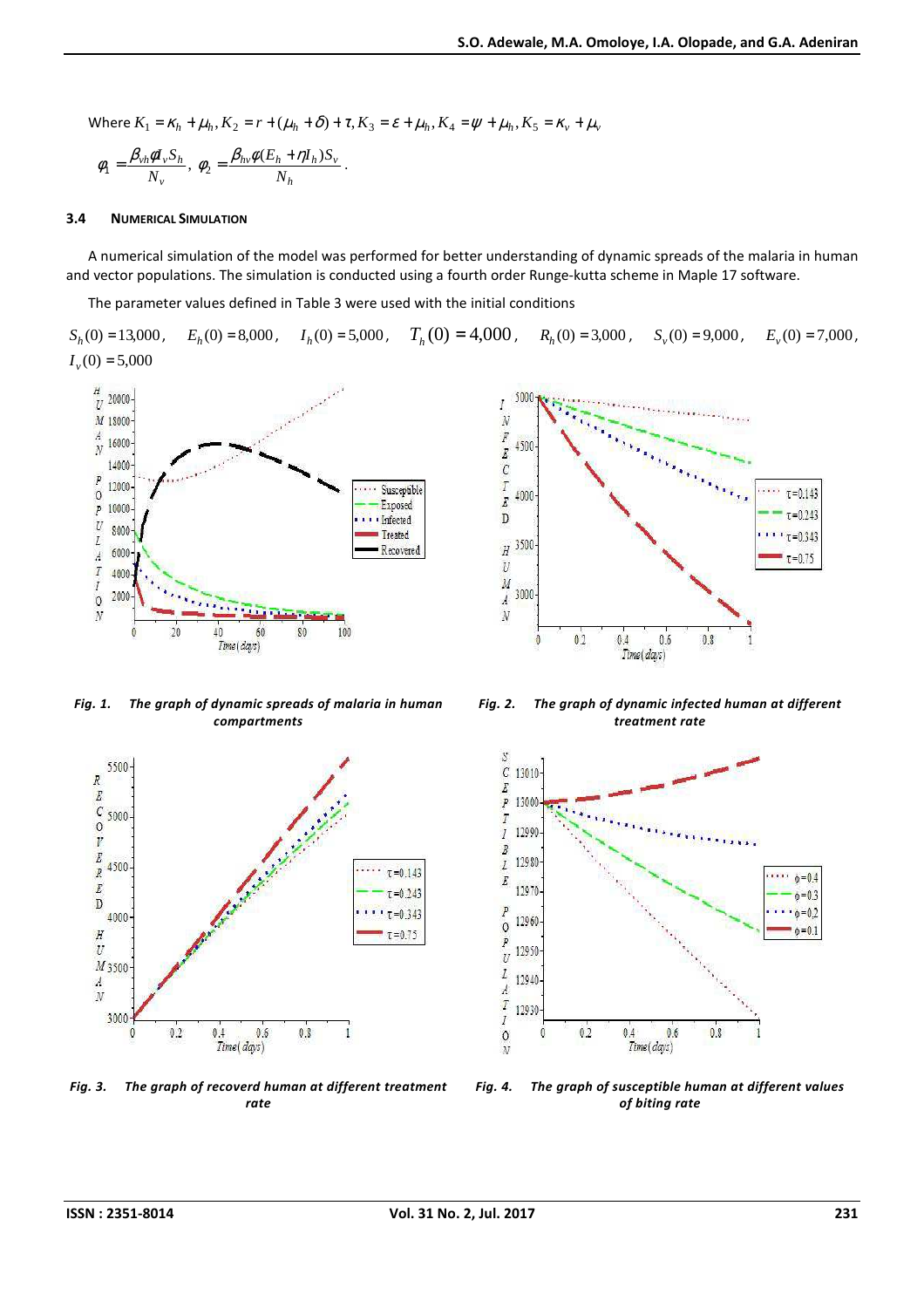#### **3.5 DISCUSSION OF RESULT AND CONCLUSION**

Eight (8) new compartmental models were formulated to gain more insight into the dynamical spread of malaria. It showed the existence and uniqueness of a domain where the model is epidemiologically and mathematically well-presented. The model was analyzed for the disease free equilibrium and endemic equilibrium. Basic reproduction number  $'R_0$ ' which is the baseline to determine whether the disease will die out or spread was calculated using next generation matrix method, the result shows that, disease dies out whenever the threshold  $R_0 < 1$  but spreads when it exceeds unity i.e.  $R_0 > 1$ . Also, numerical simulations illustrate that Figure 1: shows the distribution of human population with times in all classes. It is found that initially the proportion of susceptible population decreases slightly in early childhood and increases gently to finally reach its equilibrium this is due to treatment, as a result of that infection is minimized in childhood. In the initial stage of treatment population, we observed that the treatment population was high this is attributed to the progression rate of treatment of individual from malaria. After some times, we again see that the treatment population decreases steadily and then remained constant for some times, this is because individuals who are accessing treatment are now leaving the treated class to recovered class.

Recovered population increases due to the fact that those who are infected leaving the treated class after receiving the treatment and remain constant for some times but later decline because of loss immunity.

Figure 2: illustrates the change in infected human at different treatment rate. Infected population initially was high but as the treatment increases some children recovers and others die.

Figure 3: illustrates the change in recovered human at different treatment rate. Recovered population increased as the infected class is reduced due to increase in treatment.

Figure 4: illustrates the change in susceptible population at different values of biting rate. Susceptible population was reduced due to the biting rate of infectious vector as the biting rate is reducing susceptible becoming high.

Conclusively, the most effective strategies for controlling malaria are to reduce the vector biting rate and increased the human treatment.

| Symbol                       | Value     | <b>Source</b> |
|------------------------------|-----------|---------------|
| $\pi_{h}$                    | 0.000051  | $[5]$         |
| Ψ                            | 0.011     | Assumed       |
| $\mu_h$                      | 0.000043  | $[26]$        |
| $K_h$                        | 0.071     | $[30]$        |
| $\tau$                       | 0.143     | $[23]$        |
| r                            | 0.02      | $[1]$         |
| $\boldsymbol{\mathcal{E}}$   | 0.6       | Assumed       |
| $\pi_{_V}$                   | 0.071     | $[20]$        |
| $\mu_{v}$                    | 0.04      | Assumed       |
| $\delta$                     | 0.0000027 | $[28]$        |
| $K_v$                        | 0.091     | [8]           |
| $\beta_{\tiny{\textit{vh}}}$ | 0.066     | Assumed       |
| $\beta_{hv}$                 | 0.42      | Assumed       |
| $\phi$                       | 0.4       | [8]           |
| η                            | 0.02      | Assumed       |

## *Table 3: Shows the estimated parameters and their sources for the model (3.1). The rates are given per day.*